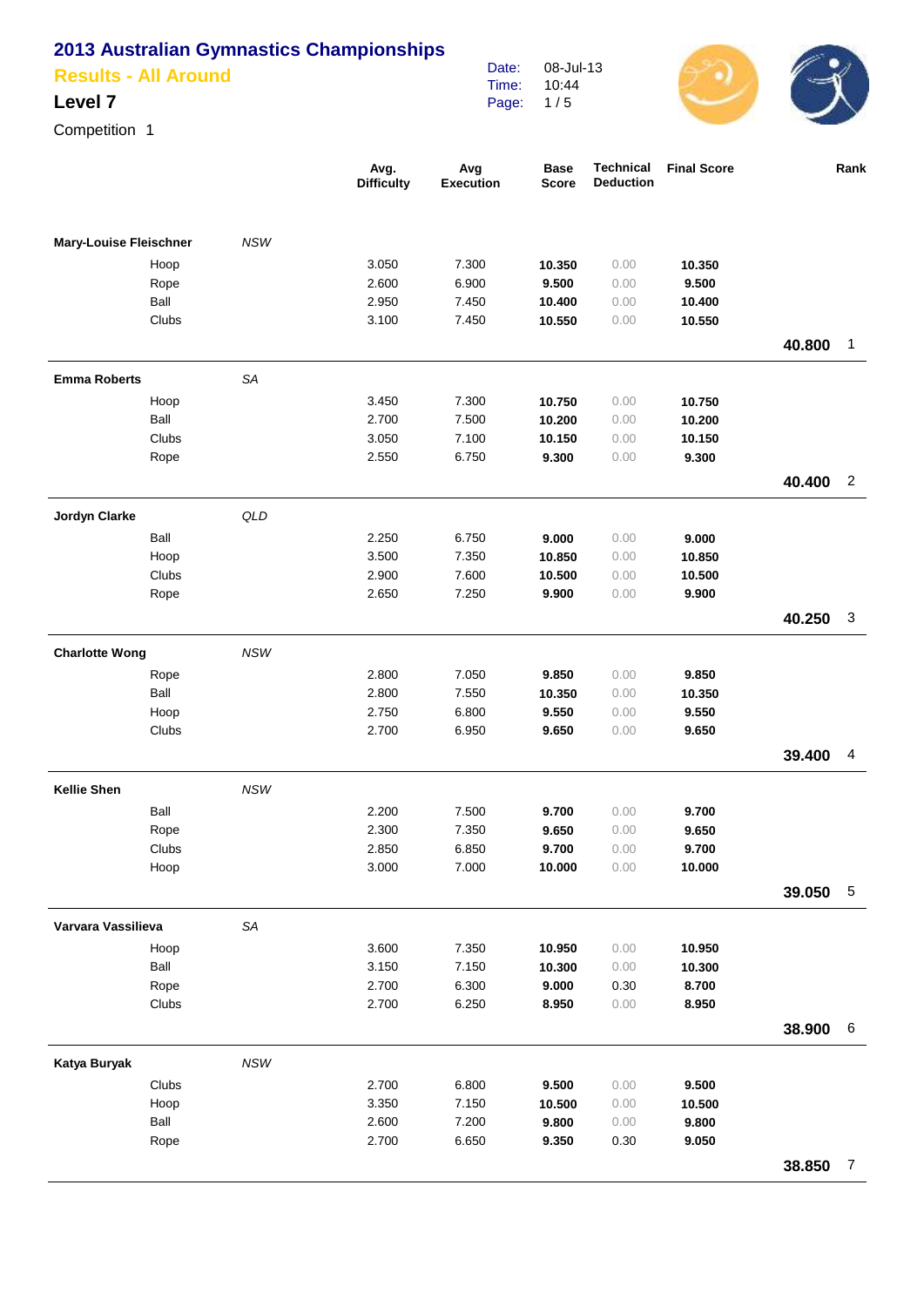**Results - All Around**

### **Level 7**

Competition 1

|                          |       |                | Avg.<br><b>Difficulty</b> | Avg<br><b>Execution</b> | <b>Base</b><br><b>Score</b> | <b>Technical</b><br><b>Deduction</b> | <b>Final Score</b> |           | Rank |
|--------------------------|-------|----------------|---------------------------|-------------------------|-----------------------------|--------------------------------------|--------------------|-----------|------|
| <b>Kristie Ratcliffe</b> |       | <b>NSW</b>     |                           |                         |                             |                                      |                    |           |      |
|                          | Clubs |                | 2.900                     | 7.200                   | 10.100                      | 0.00                                 | 10.100             |           |      |
|                          | Rope  |                | 1.950                     | 6.750                   | 8.700                       | 0.00                                 | 8.700              |           |      |
|                          | Ball  |                | 1.850                     | 7.650                   | 9.500                       | 0.00                                 | 9.500              |           |      |
|                          | Hoop  |                | 2.900                     | 7.000                   | 9.900                       | 0.00                                 | 9.900              |           |      |
|                          |       |                |                           |                         |                             |                                      |                    | 38.200    | 8    |
| <b>Marsha Senkevitch</b> |       | QLD            |                           |                         |                             |                                      |                    |           |      |
|                          | Ball  |                | 3.000                     | 6.150                   | 9.150                       | 0.00                                 | 9.150              |           |      |
|                          | Clubs |                | 2.850                     | 7.200                   | 10.050                      | 0.00                                 | 10.050             |           |      |
|                          | Hoop  |                | 3.400                     | 7.250                   | 10.650                      | 0.00                                 | 10.650             |           |      |
|                          | Rope  |                | 1.850                     | 6.400                   | 8.250                       | 0.00                                 | 8.250              |           |      |
|                          |       |                |                           |                         |                             |                                      |                    | 38.100    | 9    |
| <b>Kylie Sin</b>         |       | <b>NSW</b>     |                           |                         |                             |                                      |                    |           |      |
|                          | Ball  |                | 2.500                     | 7.500                   | 10.000                      | 0.00                                 | 10.000             |           |      |
|                          | Hoop  |                | 2.450                     | 7.250                   | 9.700                       | 0.00                                 | 9.700              |           |      |
|                          | Clubs |                | 2.000                     | 6.500                   | 8.500                       | 0.00                                 | 8.500              |           |      |
|                          | Rope  |                | 2.650                     | 7.000                   | 9.650                       | 0.00                                 | 9.650              |           |      |
|                          |       |                |                           |                         |                             |                                      |                    | 37.850    | 10   |
| <b>Imogen Mitchell</b>   |       | QLD            |                           |                         |                             |                                      |                    |           |      |
|                          | Rope  |                | 2.950                     | 6.900                   | 9.850                       | 0.00                                 | 9.850              |           |      |
|                          | Ball  |                | 1.600                     | 6.200                   | 7.800                       | 0.00                                 | 7.800              |           |      |
|                          | Clubs |                | 2.750                     | 6.900                   | 9.650                       | 0.00                                 | 9.650              |           |      |
|                          | Hoop  |                | 3.400                     | 7.050                   | 10.450                      | 0.00                                 | 10.450             |           |      |
|                          |       |                |                           |                         |                             |                                      |                    | 37.750    | 11   |
| <b>Sasha Hocking</b>     |       | QLD            |                           |                         |                             |                                      |                    |           |      |
|                          | Hoop  |                | 2.650                     | 7.100                   | 9.750                       | 0.00                                 | 9.750              |           |      |
|                          | Clubs |                | 2.700                     | 7.150                   | 9.850                       | 0.00                                 | 9.850              |           |      |
|                          | Rope  |                | 2.450                     | 6.650                   | 9.100                       | 0.00                                 | 9.100              |           |      |
|                          | Ball  |                | 1.850                     | 7.150                   | 9.000                       | 0.00                                 | 9.000              |           |      |
|                          |       |                |                           |                         |                             |                                      |                    | 37.700    | 12   |
| <b>Heather Blakeway</b>  |       | $\mathsf{QLD}$ |                           |                         |                             |                                      |                    |           |      |
|                          | Hoop  |                | 3.000                     | 7.150                   | 10.150                      | 0.00                                 | 10.150             |           |      |
|                          | Ball  |                | 2.000                     | 6.850                   | 8.850                       | 0.00                                 | 8.850              |           |      |
|                          | Rope  |                | 2.900                     | 6.800                   | 9.700                       | 0.00                                 | 9.700              |           |      |
|                          | Clubs |                | 2.050                     | 6.700                   | 8.750                       | 0.00                                 | 8.750              |           |      |
|                          |       |                |                           |                         |                             |                                      |                    | 37.450    | 13   |
| <b>Claudia Foubert</b>   |       | SA             |                           |                         |                             |                                      |                    |           |      |
|                          | Ball  |                | 2.300                     | 7.000                   | 9.300                       | 0.00                                 | 9.300              |           |      |
|                          | Rope  |                | 2.250                     | 6.850                   | 9.100                       | 0.00                                 | 9.100              |           |      |
|                          | Hoop  |                | 2.900                     | 7.250                   | 10.150                      | 0.00                                 | 10.150             |           |      |
|                          | Clubs |                | 2.050                     | 6.000                   | 8.050                       | 0.00                                 | 8.050              |           |      |
|                          |       |                |                           |                         |                             |                                      |                    | 36.600 14 |      |

Date: Time: Page: 08-Jul-13 10:44 2 / 5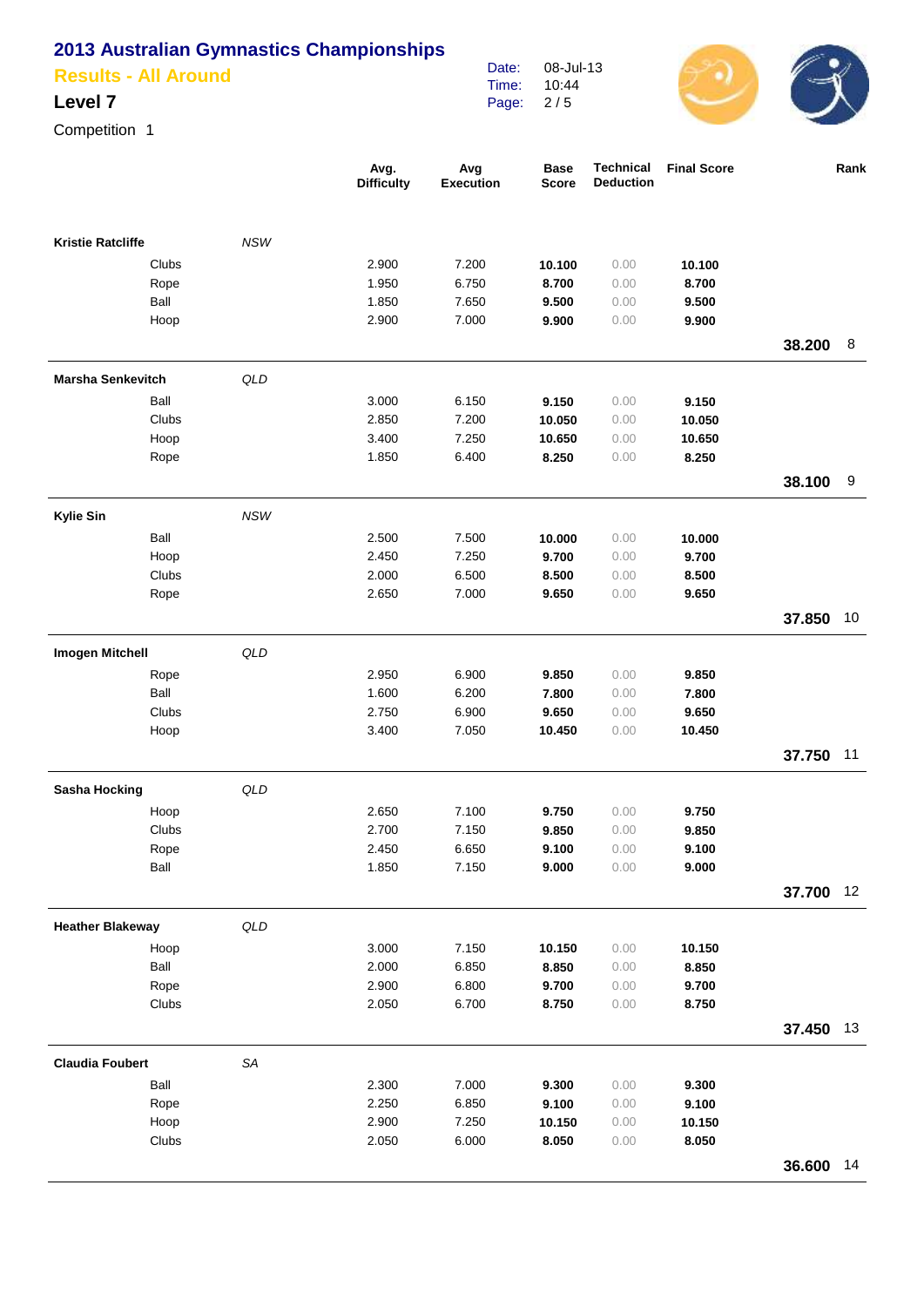**Results - All Around**

### **Level 7**

Competition 1

|                            |           | Avg.<br><b>Difficulty</b> | Avg<br><b>Execution</b> | <b>Base</b><br><b>Score</b> | <b>Technical</b><br><b>Deduction</b> | <b>Final Score</b> |           | Rank |
|----------------------------|-----------|---------------------------|-------------------------|-----------------------------|--------------------------------------|--------------------|-----------|------|
| <b>Michelle Prostakova</b> | VIC       |                           |                         |                             |                                      |                    |           |      |
| Ball                       |           | 2.350                     | 6.300                   | 8.650                       | 0.00                                 | 8.650              |           |      |
| Clubs                      |           | 2.450                     | 6.950                   | 9.400                       | 0.00                                 | 9.400              |           |      |
| Hoop                       |           | 2.900                     | 6.700                   | 9.600                       | 0.00                                 | 9.600              |           |      |
| Rope                       |           | 2.100                     | 6.650                   | 8.750                       | 0.00                                 | 8.750              |           |      |
|                            |           |                           |                         |                             |                                      |                    | 36.400    | 15   |
| <b>Rachel Hall</b>         | VIC       |                           |                         |                             |                                      |                    |           |      |
| Clubs                      |           | 1.750                     | 6.800                   | 8.550                       | 0.00                                 | 8.550              |           |      |
| Ball                       |           | 1.950                     | 6.850                   | 8.800                       | 0.00                                 | 8.800              |           |      |
| Hoop                       |           | 2.700                     | 7.100                   | 9.800                       | 0.00                                 | 9.800              |           |      |
| Rope                       |           | 2.350                     | 6.650                   | 9.000                       | 0.05                                 | 8.950              |           |      |
|                            |           |                           |                         |                             |                                      |                    | 36.100    | 16   |
| <b>Shontelle Scott</b>     | NZ        |                           |                         |                             |                                      |                    |           |      |
| Hoop                       |           | 2.450                     | 7.000                   | 9.450                       | 0.00                                 | 9.450              |           |      |
| Ball                       |           | 2.250                     | 7.050                   | 9.300                       | 0.00                                 | 9.300              |           |      |
| Rope                       |           | 1.450                     | 6.200                   | 7.650                       | 0.00                                 | 7.650              |           |      |
| Clubs                      |           | 2.100                     | 7.050                   | 9.150                       | 0.00                                 | 9.150              |           |      |
|                            |           |                           |                         |                             |                                      |                    | 35.550    | 17   |
| <b>Maddison White</b>      | <b>SA</b> |                           |                         |                             |                                      |                    |           |      |
| Rope                       |           | 1.600                     | 6.000                   | 7.600                       | 0.00                                 | 7.600              |           |      |
| Ball                       |           | 2.000                     | 6.850                   | 8.850                       | 0.00                                 | 8.850              |           |      |
| Hoop                       |           | 2.900                     | 6.900                   | 9.800                       | 0.00                                 | 9.800              |           |      |
| Clubs                      |           | 2.350                     | 6.500                   | 8.850                       | 0.00                                 | 8.850              |           |      |
|                            |           |                           |                         |                             |                                      |                    | 35.100    | 18   |
| <b>Laura Trapnell</b>      | WA        |                           |                         |                             |                                      |                    |           |      |
| Rope                       |           | 2.150                     | 6.900                   | 9.050                       | 0.00                                 | 9.050              |           |      |
| Hoop<br>Clubs              |           | 2.400<br>1.900            | 6.500<br>6.250          | 8.900<br>8.150              | 0.00<br>0.05                         | 8.900<br>8.100     |           |      |
| Ball                       |           | 2.300                     | 6.750                   | 9.050                       | 0.00                                 | 9.050              |           |      |
|                            |           |                           |                         |                             |                                      |                    | 35.100    | 19   |
| <b>Thisbe Armanasco</b>    |           |                           |                         |                             |                                      |                    |           |      |
|                            | WA        |                           |                         |                             |                                      |                    |           |      |
| Hoop<br>Clubs              |           | 2.800<br>2.950            | 6.800<br>6.300          | 9.600                       | 0.00<br>0.00                         | 9.600              |           |      |
| Rope                       |           | 2.100                     | 6.600                   | 9.250<br>8.700              | 0.00                                 | 9.250<br>8.700     |           |      |
| Ball                       |           | 1.600                     | 5.500                   | 7.100                       | 0.00                                 | 7.100              |           |      |
|                            |           |                           |                         |                             |                                      |                    | 34.650 20 |      |
| <b>Madeleine Tseitlin</b>  | VIC       |                           |                         |                             |                                      |                    |           |      |
| Clubs                      |           | 1.850                     | 6.100                   | 7.950                       | 0.00                                 | 7.950              |           |      |
| Rope                       |           | 1.550                     | 6.850                   | 8.400                       | 0.05                                 | 8.350              |           |      |
| Hoop                       |           | 2.500                     | 7.000                   | 9.500                       | 0.00                                 | 9.500              |           |      |
| Ball                       |           | 1.800                     | 6.750                   | 8.550                       | 0.00                                 | 8.550              |           |      |
|                            |           |                           |                         |                             |                                      |                    | 34.350 21 |      |
|                            |           |                           |                         |                             |                                      |                    |           |      |

Date: Time: Page: 08-Jul-13 10:44 3 / 5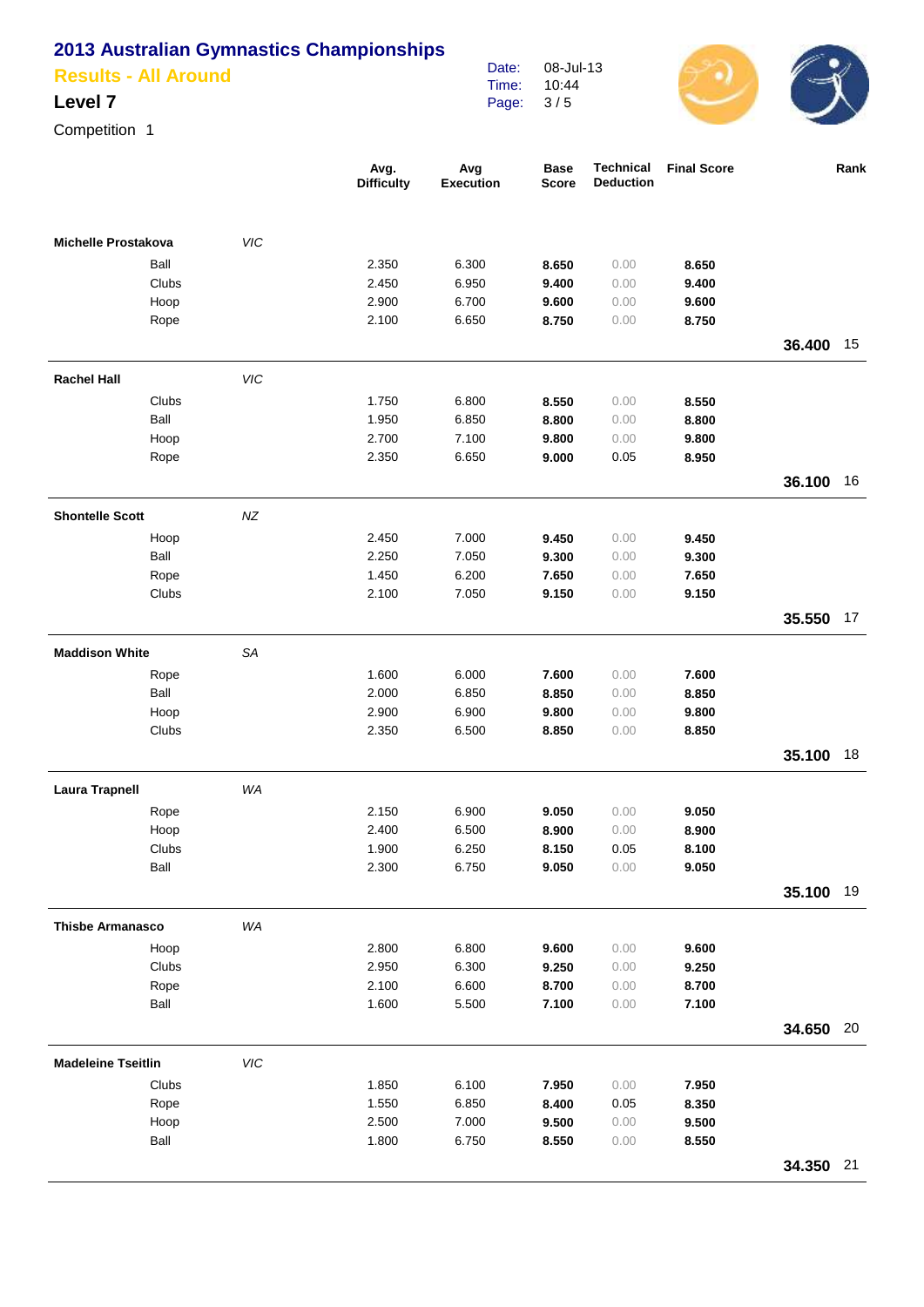**Results - All Around**

### **Level 7**

Competition 1

|                         |               |           | Avg.<br><b>Difficulty</b> | Avg<br><b>Execution</b> | <b>Base</b><br><b>Score</b> | <b>Technical</b><br><b>Deduction</b> | <b>Final Score</b> |           | Rank |
|-------------------------|---------------|-----------|---------------------------|-------------------------|-----------------------------|--------------------------------------|--------------------|-----------|------|
| <b>Elisa Richnow</b>    |               | $N\!Z$    |                           |                         |                             |                                      |                    |           |      |
|                         | Ball          |           | 1.550                     | 6.650                   | 8.200                       | 0.00                                 | 8.200              |           |      |
|                         | Hoop          |           | 2.100                     | 6.700                   | 8.800                       | 0.00                                 | 8.800              |           |      |
|                         | Rope          |           | 2.350                     | 6.600                   | 8.950                       | 0.00                                 | 8.950              |           |      |
|                         | Clubs         |           | 1.650                     | 6.700                   | 8.350                       | 0.00                                 | 8.350              |           |      |
|                         |               |           |                           |                         |                             |                                      |                    | 34.300    | 22   |
| <b>Caitlin McKinlay</b> |               | $N\!Z$    |                           |                         |                             |                                      |                    |           |      |
|                         | Hoop          |           | 2.550                     | 6.700                   | 9.250                       | 0.00                                 | 9.250              |           |      |
|                         | Clubs         |           | 2.250                     | 7.100                   | 9.350                       | 0.00                                 | 9.350              |           |      |
|                         | Rope          |           | 1.500                     | 6.200                   | 7.700                       | 0.00                                 | 7.700              |           |      |
|                         | Ball          |           | 1.300                     | 6.650                   | 7.950                       | 0.00                                 | 7.950              |           |      |
|                         |               |           |                           |                         |                             |                                      |                    | 34.250 23 |      |
| <b>Leste Deyzel</b>     |               | <b>SA</b> |                           |                         |                             |                                      |                    |           |      |
|                         | Clubs         |           | 2.300                     | 6.700                   | 9.000                       | 0.00                                 | 9.000              |           |      |
|                         | Rope          |           | 1.850                     | 6.550                   | 8.400                       | 0.00                                 | 8.400              |           |      |
|                         | Ball          |           | 1.950                     | 6.200                   | 8.150                       | 0.30                                 | 7.850              |           |      |
|                         | Hoop          |           | 2.400                     | 6.350                   | 8.750                       | 0.00                                 | 8.750              |           |      |
|                         |               |           |                           |                         |                             |                                      |                    | 34.000    | 24   |
| <b>Emma Duncan</b>      |               | WA        |                           |                         |                             |                                      |                    |           |      |
|                         | Rope          |           | 2.150                     | 6.500                   | 8.650                       | 0.00                                 | 8.650              |           |      |
|                         | Clubs         |           | 2.050                     | 5.200                   | 7.250                       | 0.00                                 | 7.250              |           |      |
|                         | Ball          |           | 2.350                     | 6.300                   | 8.650                       | 0.00                                 | 8.650              |           |      |
|                         | Hoop          |           | 2.450                     | 6.950                   | 9.400                       | 0.00                                 | 9.400              |           |      |
|                         |               |           |                           |                         |                             |                                      |                    | 33.950    | 25   |
| <b>Olivia Moroney</b>   |               | <b>SA</b> |                           |                         |                             |                                      |                    |           |      |
|                         | Hoop          |           | 2.400                     | 6.550                   | 8.950                       | 0.00                                 | 8.950              |           |      |
|                         | Clubs<br>Ball |           | 2.100<br>1.750            | 6.450<br>6.850          | 8.550<br>8.600              | 0.00<br>0.00                         | 8.550<br>8.600     |           |      |
|                         | Rope          |           | 1.300                     | 6.350                   | 7.650                       | 0.00                                 | 7.650              |           |      |
|                         |               |           |                           |                         |                             |                                      |                    | 33.750 26 |      |
|                         |               |           |                           |                         |                             |                                      |                    |           |      |
| <b>Emma Goldsworthy</b> |               | QLD       |                           |                         |                             |                                      |                    |           |      |
|                         | Clubs         |           | 2.050<br>2.800            | 5.900<br>6.650          | 7.950                       | 0.00<br>0.00                         | 7.950              |           |      |
|                         | Hoop<br>Ball  |           | 1.650                     | 6.400                   | 9.450<br>8.050              | 0.00                                 | 9.450<br>8.050     |           |      |
|                         | Rope          |           | 1.650                     | 6.050                   | 7.700                       | 0.00                                 | 7.700              |           |      |
|                         |               |           |                           |                         |                             |                                      |                    | 33.150 27 |      |
| Veronika Pudikova       |               | VIC       |                           |                         |                             |                                      |                    |           |      |
|                         |               |           |                           |                         |                             |                                      |                    |           |      |
|                         | Clubs<br>Ball |           | 1.750<br>2.000            | 5.050<br>6.950          | 6.800<br>8.950              | 0.00                                 | 6.800              |           |      |
|                         | Hoop          |           | 2.200                     | 6.850                   | 9.050                       | 0.00<br>0.00                         | 8.950<br>9.050     |           |      |
|                         | Rope          |           | 1.500                     | 6.550                   | 8.050                       | 0.00                                 | 8.050              |           |      |
|                         |               |           |                           |                         |                             |                                      |                    | 32.850 28 |      |
|                         |               |           |                           |                         |                             |                                      |                    |           |      |

Date: Time: Page: 08-Jul-13 10:44 4 / 5